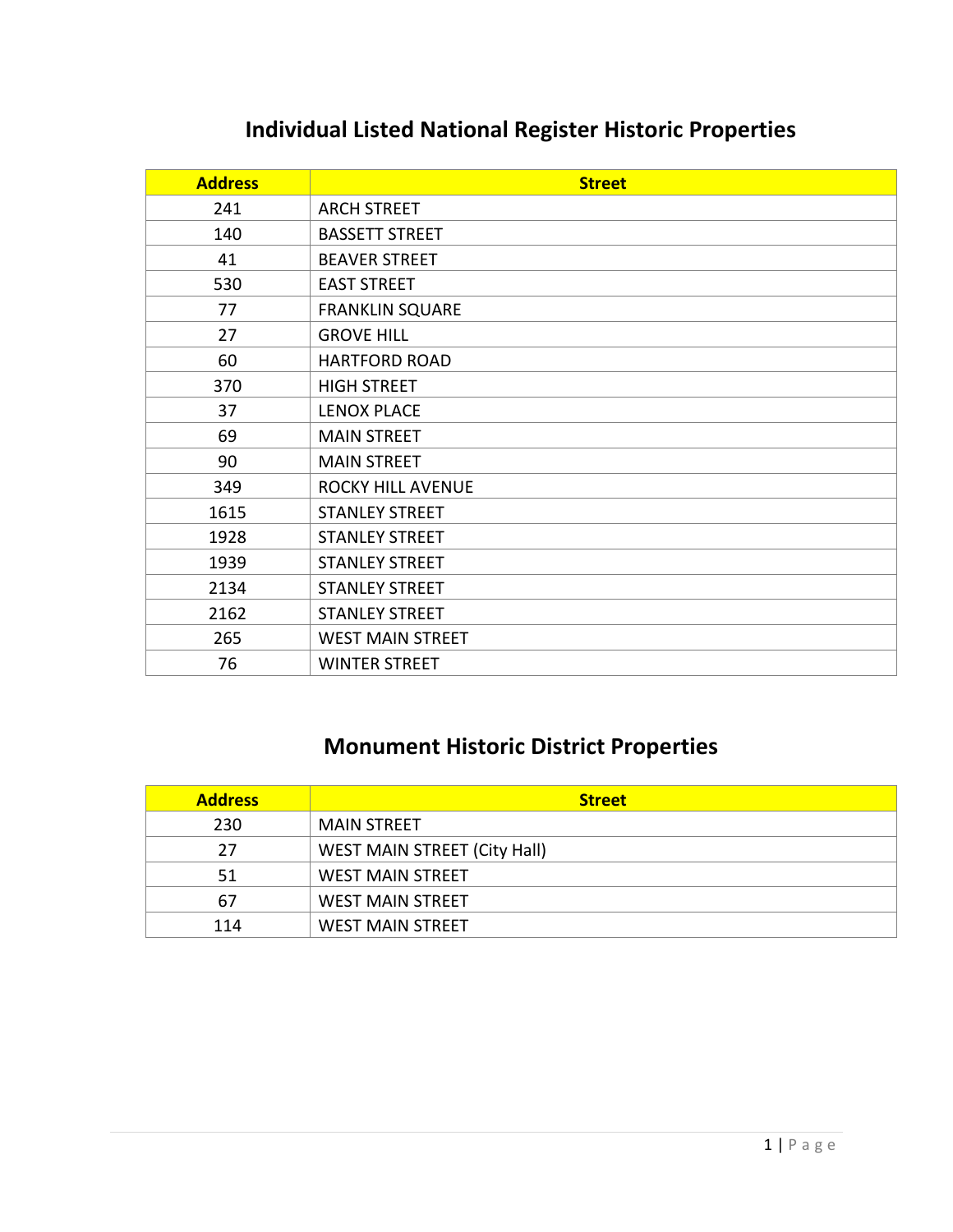### **Walnut Hill Historic District Properties**

| <b>Address</b> | <b>Street</b>       |
|----------------|---------------------|
| 295            | <b>ARCH STREET</b>  |
| 10             | <b>CAMP STREET</b>  |
| 14             | <b>CAMP STREET</b>  |
| 24             | <b>CAMP STREET</b>  |
| 32             | <b>CAMP STREET</b>  |
| 36             | <b>CAMP STREET</b>  |
| 40             | <b>CAMP STREET</b>  |
| 42             | <b>CAMP STREET</b>  |
| 46             | <b>CAMP STREET</b>  |
| 48             | <b>CAMP STREET</b>  |
| 50             | <b>CAMP STREET</b>  |
| 54             | <b>CAMP STREET</b>  |
| 84             | <b>CAMP STREET</b>  |
| 88             | <b>CAMP STREET</b>  |
| 94             | <b>CAMP STREET</b>  |
| 98             | <b>CAMP STREET</b>  |
| 104            | <b>CAMP STREET</b>  |
| 110            | <b>CAMP STREET</b>  |
| 118            | <b>CAMP STREET</b>  |
| 120            | <b>CAMP STREET</b>  |
| 126            | <b>CAMP STREET</b>  |
| 137            | <b>CAMP STREET</b>  |
| $12 - 14$      | <b>CEDAR STREET</b> |
| 17             | <b>CEDAR STREET</b> |
| 18             | <b>CEDAR STREET</b> |
| 23             | <b>CEDAR STREET</b> |
| 26             | <b>CEDAR STREET</b> |
| 30             | <b>CEDAR STREET</b> |
| 32             | <b>CEDAR STREET</b> |
| 57             | <b>COURT STREET</b> |
| 8              | <b>EMMONS PLACE</b> |
| 11             | <b>EMMONS PLACE</b> |
| 15             | <b>EMMONS PLACE</b> |
| 19             | <b>EMMONS PLACE</b> |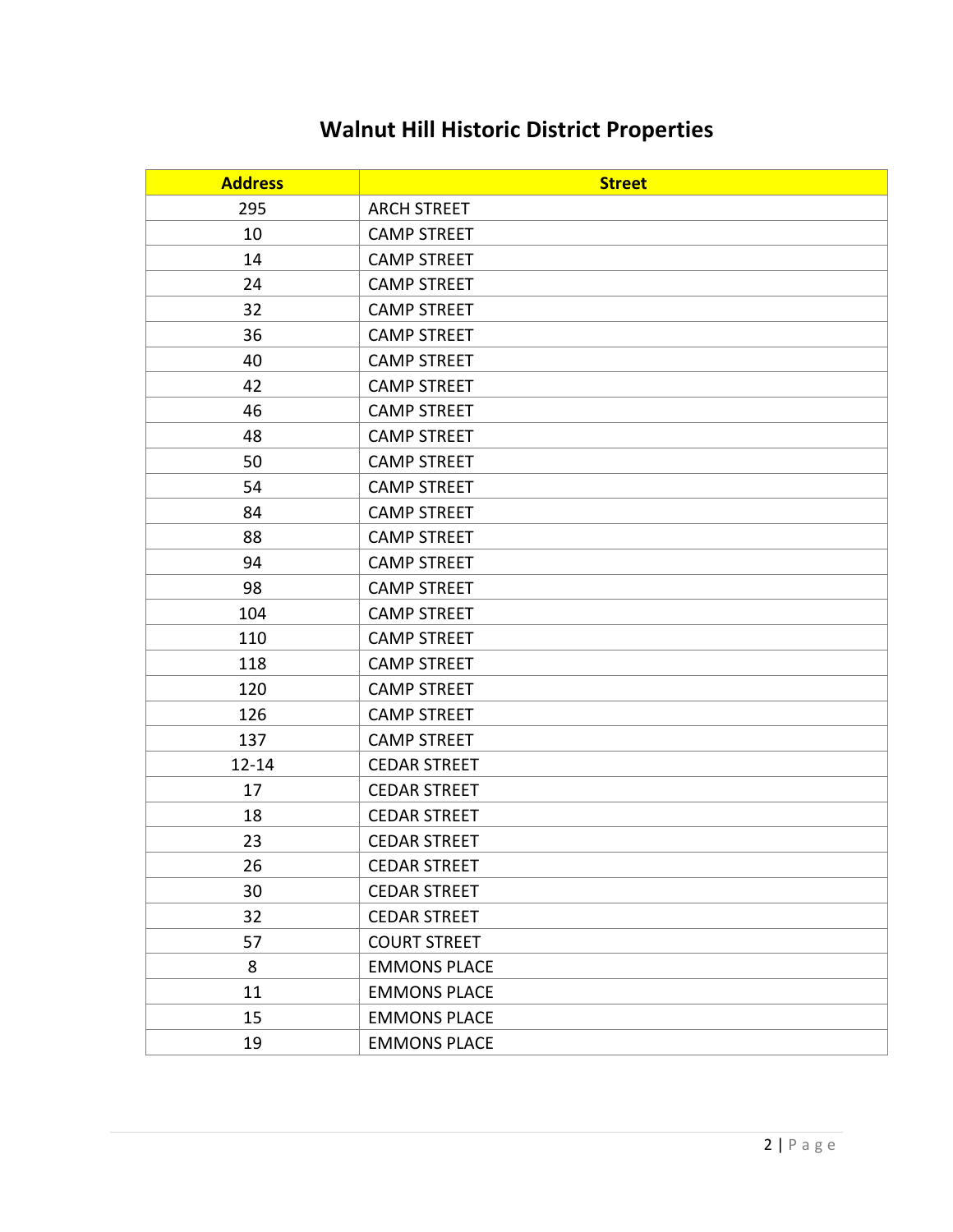# **Walnut Hill Historic District Properties (Cont'd)**

| <b>Address</b> | <b>Street</b>         |
|----------------|-----------------------|
| 25             | <b>EMMONS PLACE</b>   |
| 27             | <b>EMMONS PLACE</b>   |
| 31             | <b>EMMONS PLACE</b>   |
| 35             | <b>EMMONS PLACE</b>   |
| 41             | <b>EMMONS PLACE</b>   |
| 10             | <b>GRAND STREET</b>   |
| 25             | <b>GRAND STREET</b>   |
| 35             | <b>GRAND STREET</b>   |
| 40             | <b>GRAND STREET</b>   |
| 18             | <b>HART STREET</b>    |
| 21             | <b>HART STREET</b>    |
| 26             | <b>HART STREET</b>    |
| 27             | <b>HART STREET</b>    |
| 47             | <b>HART STREET</b>    |
| 8              | <b>HIGH STREET</b>    |
| 31             | <b>HIGH STREET</b>    |
| $\mathbf{1}$   | <b>HILLSIDE PLACE</b> |
| 15             | <b>HILLSIDE PLACE</b> |
| 27             | <b>HILLSIDE PLACE</b> |
| $\mathbf{1}$   | PROSPECT STREET       |
| 14             | PROSPECT STREET       |
| 15             | PROSPECT STREET       |
| 16             | PROSPECT STREET       |
| 28-30          | PROSPECT STREET       |
| 34             | PROSPECT STREET       |
| 42             | PROSPECT STREET       |
| 50             | PROSPECT STREET       |
| 51             | PROSPECT STREET       |
| 56             | PROSPECT STREET       |
| 57             | PROSPECT STREET       |
| 60             | PROSPECT STREET       |
| 64-66          | PROSPECT STREET       |
| 67             | PROSPECT STREET       |
| 68             | PROSPECT STREET       |
| 73             | PROSPECT STREET       |
| 74             | PROSPECT STREET       |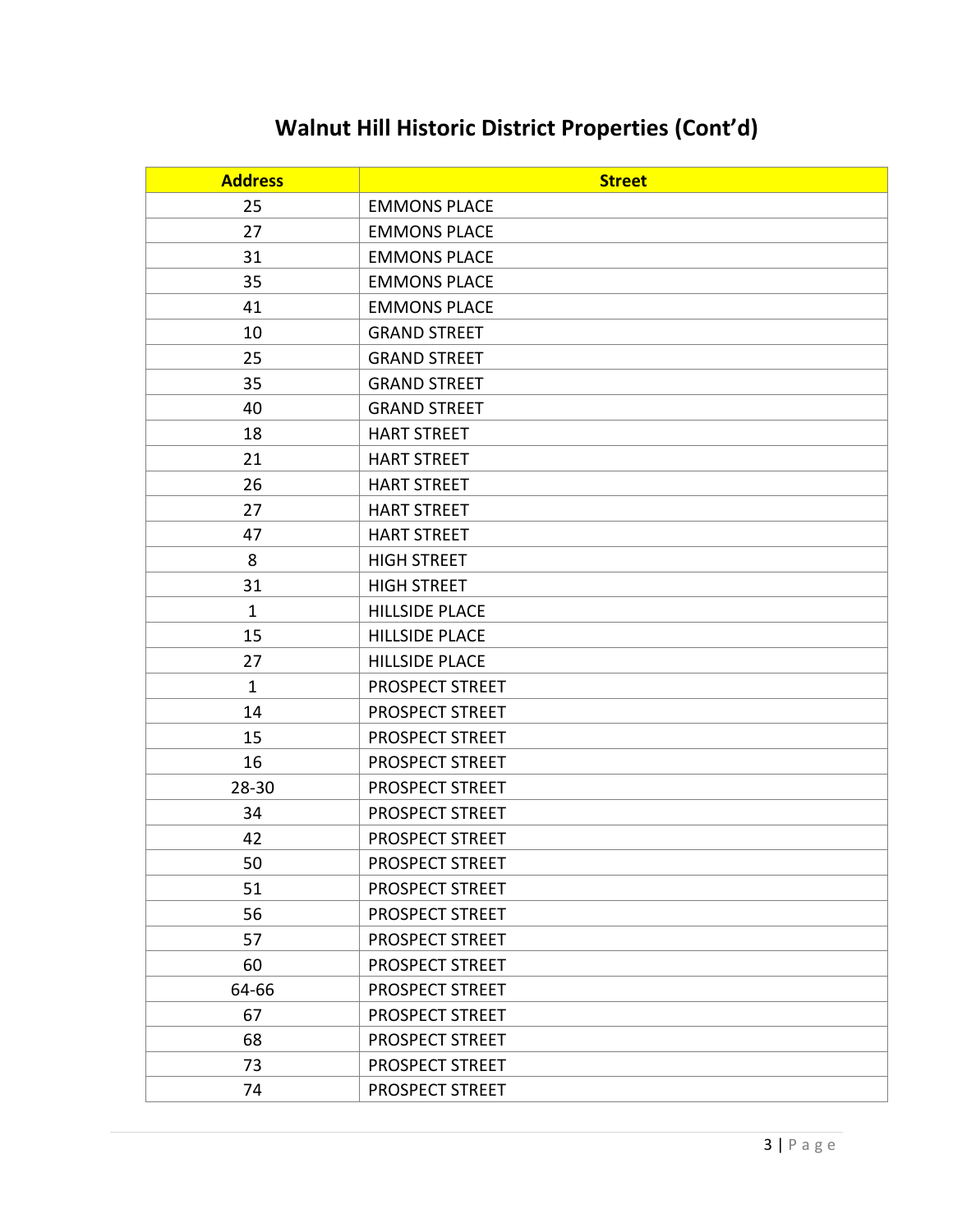# **Walnut Hill Historic District Properties (Cont'd)**

| <b>Address</b> | <b>Street</b>            |
|----------------|--------------------------|
| 76             | PROSPECT STREET          |
| 79             | PROSPECT STREET          |
| 83             | PROSPECT STREET          |
| 84             | PROSPECT STREET          |
| 87             | PROSPECT STREET          |
| 88             | PROSPECT STREET          |
| 92             | PROSPECT STREET          |
| 99             | PROSPECT STREET          |
| 6              | <b>ROGERS PLACE</b>      |
| 9              | <b>ROGERS PLACE</b>      |
| 10             | <b>SCHOOL STREET</b>     |
| 22             | <b>SCHOOL STREET</b>     |
| 19             | <b>SOUTH HIGH STREET</b> |
| 25             | <b>SOUTH HIGH STREET</b> |
| 29             | <b>SOUTH HIGH STREET</b> |
| 33             | <b>SOUTH HIGH STREET</b> |
| 37             | <b>SOUTH HIGH STREET</b> |
| 40             | <b>SOUTH HIGH STREET</b> |
| 44             | <b>SOUTH HIGH STREET</b> |
| 45             | <b>SOUTH HIGH STREET</b> |
| 46             | <b>SOUTH HIGH STREET</b> |
| 50             | <b>SOUTH HIGH STREET</b> |
| 53             | <b>SOUTH HIGH STREET</b> |
| 54             | <b>SOUTH HIGH STREET</b> |
| 65             | <b>SOUTH HIGH STREET</b> |
| 50             | <b>WALNUT STREET</b>     |
| 63             | <b>WALNUT STREET</b>     |
| 69             | <b>WALNUT STREET</b>     |
| 70             | <b>WALNUT STREET</b>     |
| 114            | <b>WEST MAIN STREET</b>  |
| 119            | <b>WEST MAIN STREET</b>  |
| 130            | <b>WEST MAIN STREET</b>  |
| 136            | <b>WEST MAIN STREET</b>  |
| 144            | <b>WEST MAIN STREET</b>  |
| 150            | <b>WEST MAIN STREET</b>  |
| 151            | <b>WEST MAIN STREET</b>  |
| 165            | <b>WEST MAIN STREET</b>  |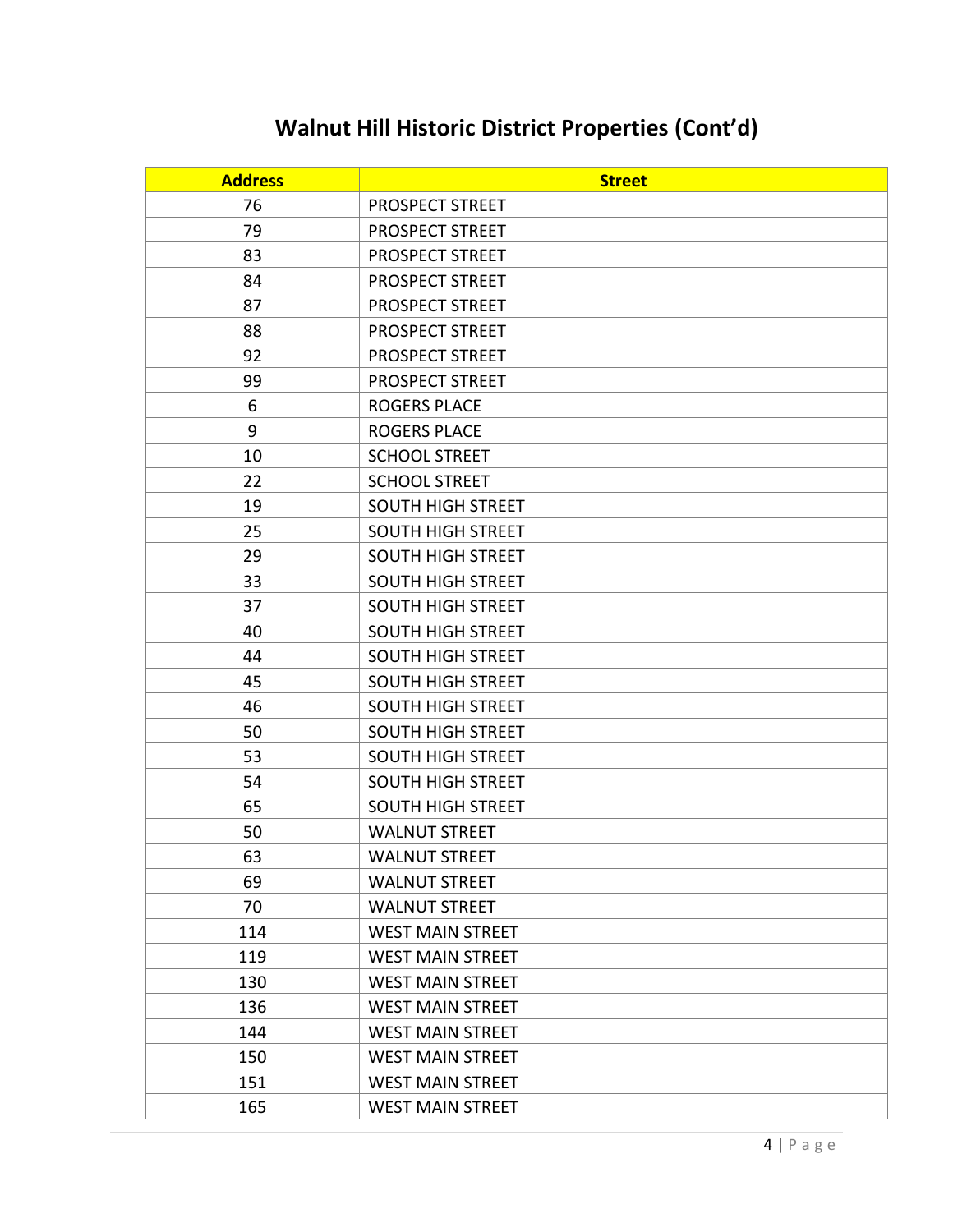## **Walnut Hill Historic District Properties (Cont'd)**

| ess                      | <b>reet</b>                        |
|--------------------------|------------------------------------|
| $\overline{\phantom{a}}$ | WEST<br>ותו<br>∣ INLL I<br><b></b> |

#### **West End Historic District Properties**

| <b>Address</b> | <b>Street</b>          |
|----------------|------------------------|
| 26             | <b>ADAMS STREET</b>    |
| $\mathbf{1}$   | <b>COOLIDGE STREET</b> |
| 11             | <b>COOLIDGE STREET</b> |
| 4              | <b>FOREST STREET</b>   |
| $\overline{7}$ | <b>FOREST STREET</b>   |
| 10             | <b>FOREST STREET</b>   |
| 13             | <b>FOREST STREET</b>   |
| 16             | <b>FOREST STREET</b>   |
| 19             | <b>FOREST STREET</b>   |
| 24             | <b>FOREST STREET</b>   |
| 25             | <b>FOREST STREET</b>   |
| 28             | <b>FOREST STREET</b>   |
| 31             | <b>FOREST STREET</b>   |
| 32             | <b>FOREST STREET</b>   |
| 38             | <b>FOREST STREET</b>   |
| 49             | <b>FOREST STREET</b>   |
| 53             | <b>FOREST STREET</b>   |
| 57             | <b>FOREST STREET</b>   |
| 61             | <b>FOREST STREET</b>   |
| 65             | <b>FOREST STREET</b>   |
| 66             | <b>FOREST STREET</b>   |
| 74             | <b>FOREST STREET</b>   |
| 77             | <b>FOREST STREET</b>   |
| 83             | <b>FOREST STREET</b>   |
| 87             | <b>FOREST STREET</b>   |
| 93             | <b>FOREST STREET</b>   |
| 96             | <b>FOREST STREET</b>   |
| 99             | <b>FOREST STREET</b>   |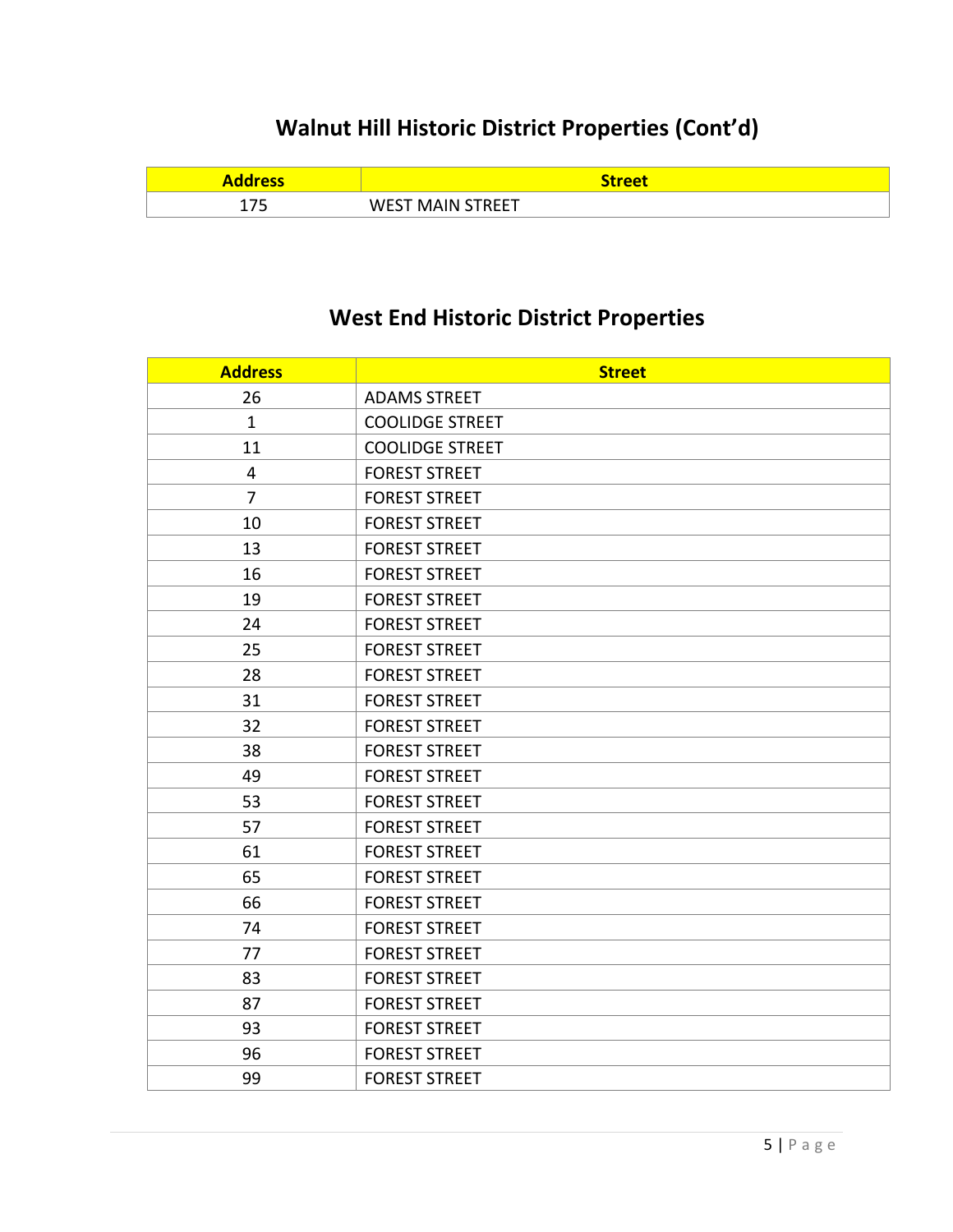| <b>Address</b> | <b>Street</b>           |
|----------------|-------------------------|
| 123            | <b>FOREST STREET</b>    |
| 246            | <b>HART STREET</b>      |
| 256            | <b>HART STREET</b>      |
| 260            | <b>HART STREET</b>      |
| 268            | <b>HART STREET</b>      |
| 282            | <b>HART STREET</b>      |
| 286            | <b>HART STREET</b>      |
| 296            | <b>HART STREET</b>      |
| 302            | <b>HART STREET</b>      |
| 312            | <b>HART STREET</b>      |
| 324            | <b>HART STREET</b>      |
| 330            | <b>HART STREET</b>      |
| 339            | <b>HART STREET</b>      |
| 343            | <b>HART STREET</b>      |
| 388            | <b>HART STREET</b>      |
| 404            | <b>HART STREET</b>      |
| 405            | <b>HART STREET</b>      |
| 10             | <b>LEXINGTON STREET</b> |
| 18             | <b>LEXINGTON STREET</b> |
| 24             | <b>LEXINGTON STREET</b> |
| 41             | <b>LEXINGTON STREET</b> |
| 49             | <b>LEXINGTON STREET</b> |
| 55             | <b>LEXINGTON STREET</b> |
| 56             | <b>LEXINGTON STREET</b> |
| 61             | <b>LEXINGTON STREET</b> |
| 69             | <b>LEXINGTON STREET</b> |
| 77             | <b>LEXINGTON STREET</b> |
| 81             | <b>LEXINGTON STREET</b> |
| 85             | <b>LEXINGTON STREET</b> |
| 91             | <b>LEXINGTON STREET</b> |
| 111            | <b>LEXINGTON STREET</b> |
| 53             | <b>LIBERTY STREET</b>   |
| 138            | LINCOLN STREET          |
| 139            | <b>LINCOLN STREET</b>   |
| 141            | <b>LINCOLN STREET</b>   |
| 144            | <b>LINCOLN STREET</b>   |
| 149            | <b>LINCOLN STREET</b>   |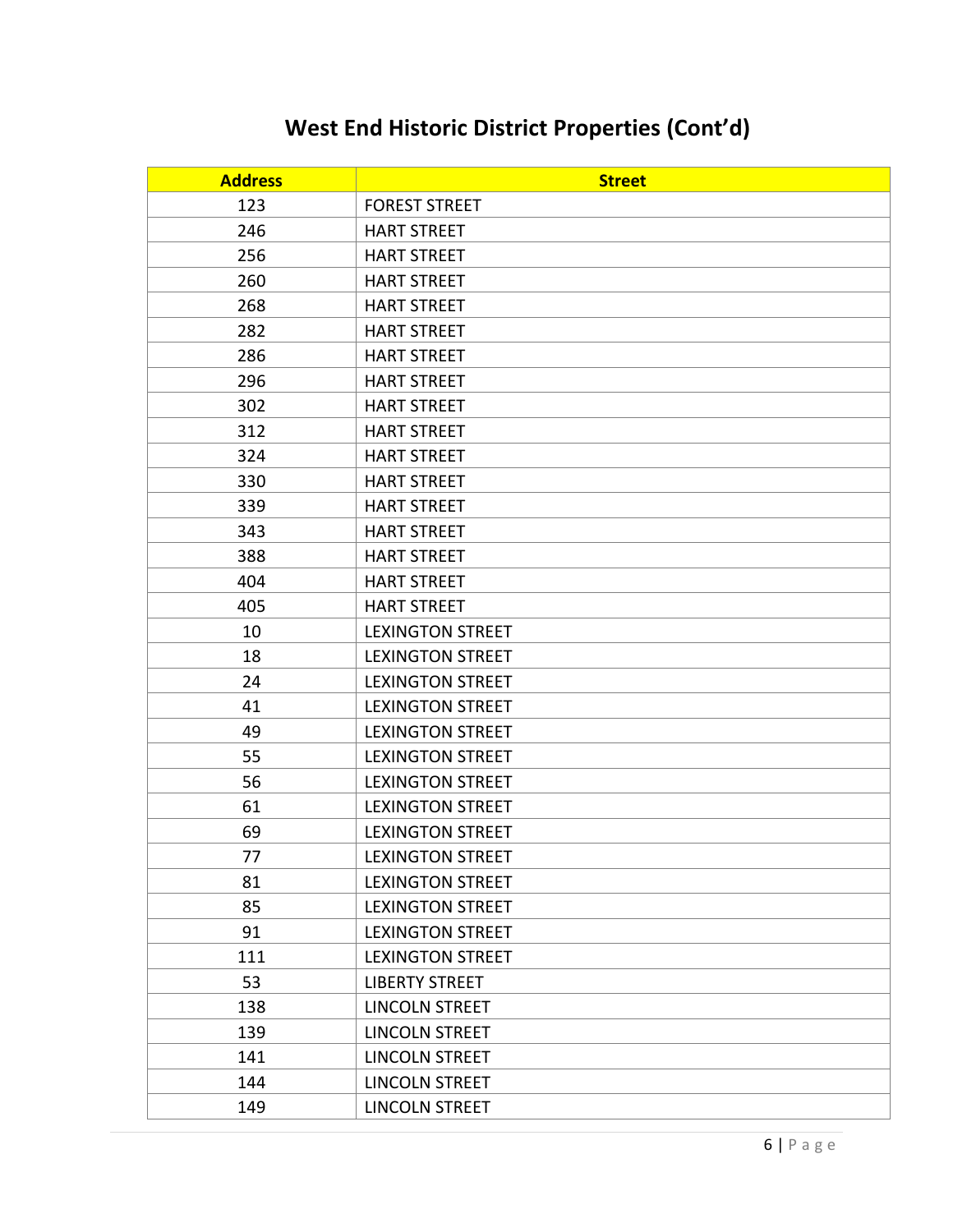| <b>Address</b> | <b>Street</b>         |
|----------------|-----------------------|
| 154            | LINCOLN STREET        |
| 160            | <b>LINCOLN STREET</b> |
| 161            | <b>LINCOLN STREET</b> |
| 166            | <b>LINCOLN STREET</b> |
| 171            | <b>LINCOLN STREET</b> |
| 172            | <b>LINCOLN STREET</b> |
| 173            | <b>LINCOLN STREET</b> |
| 175            | <b>LINCOLN STREET</b> |
| 178            | <b>LINCOLN STREET</b> |
| 185            | <b>LINCOLN STREET</b> |
| 192            | <b>LINCOLN STREET</b> |
| 203            | <b>LINCOLN STREET</b> |
| 204            | <b>LINCOLN STREET</b> |
| 220            | <b>LINCOLN STREET</b> |
| 243            | <b>LINCOLN STREET</b> |
| 251            | <b>LINCOLN STREET</b> |
| 256            | <b>LINCOLN STREET</b> |
| 259            | <b>LINCOLN STREET</b> |
| 266            | <b>LINCOLN STREET</b> |
| 271            | <b>LINCOLN STREET</b> |
| 274            | <b>LINCOLN STREET</b> |
| 277            | <b>LINCOLN STREET</b> |
| 285            | <b>LINCOLN STREET</b> |
| 290            | <b>LINCOLN STREET</b> |
| 291            | <b>LINCOLN STREET</b> |
| 292            | <b>LINCOLN STREET</b> |
| 300            | <b>LINCOLN STREET</b> |
| 310            | <b>LINCOLN STREET</b> |
| 318            | <b>LINCOLN STREET</b> |
| 19             | <b>MURRAY STREET</b>  |
| 22             | <b>MURRAY STREET</b>  |
| 25             | <b>MURRAY STREET</b>  |
| 28             | <b>MURRAY STREET</b>  |
| 56             | <b>MURRAY STREET</b>  |
| 57             | <b>MURRAY STREET</b>  |
| 6              | <b>PARK PLACE</b>     |
| 14             | <b>PARK PLACE</b>     |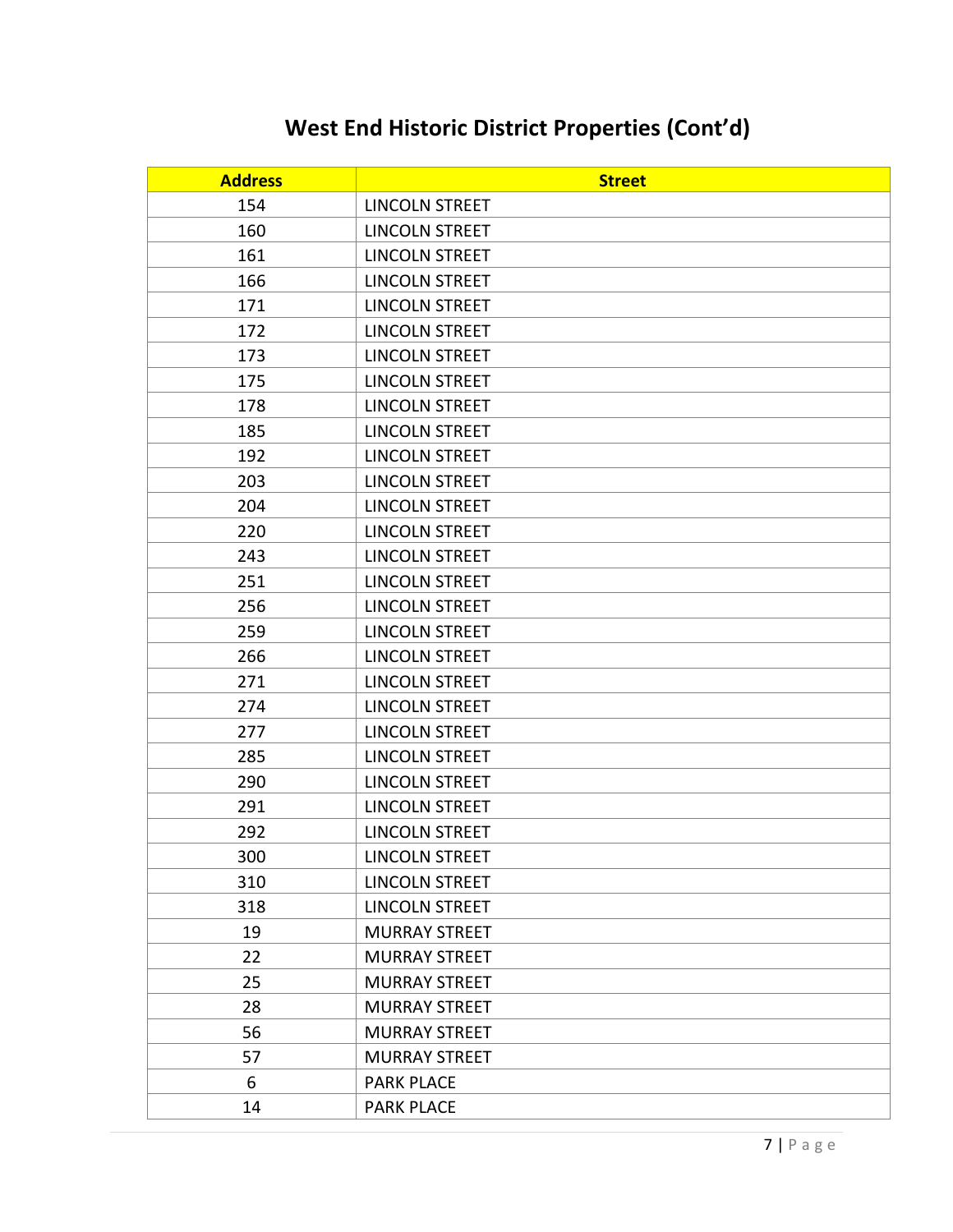| <b>Address</b> | <b>Street</b>            |
|----------------|--------------------------|
| 23             | <b>PARK PLACE</b>        |
| 28             | <b>PARK PLACE</b>        |
| 29             | <b>PARK PLACE</b>        |
| 32             | <b>PARK PLACE</b>        |
| 42             | <b>PARK PLACE</b>        |
| 45             | <b>PARK PLACE</b>        |
| 48             | <b>PARK PLACE</b>        |
| 8              | SUNNYLEDGE STREET        |
| 9              | <b>SUNNYLEDGE STREET</b> |
| 22             | SUNNYLEDGE STREET        |
| 31             | <b>SUNNYLEDGE STREET</b> |
| 32             | <b>SUNNYLEDGE STREET</b> |
| 9              | <b>VINE STREET</b>       |
| 14             | <b>VINE STREET</b>       |
| 18             | <b>VINE STREET</b>       |
| 25             | <b>VINE STREET</b>       |
| 28             | <b>VINE STREET</b>       |
| 30             | <b>VINE STREET</b>       |
| 31             | <b>VINE STREET</b>       |
| 41             | <b>VINE STREET</b>       |
| 47             | <b>VINE STREET</b>       |
| 48             | <b>VINE STREET</b>       |
| 50             | <b>VINE STREET</b>       |
| 52             | <b>VINE STREET</b>       |
| 57             | <b>VINE STREET</b>       |
| 59             | <b>VINE STREET</b>       |
| 60             | <b>VINE STREET</b>       |
| 63             | <b>VINE STREET</b>       |
| 66             | <b>VINE STREET</b>       |
| 70             | <b>VINE STREET</b>       |
| 71             | <b>VINE STREET</b>       |
| 74             | <b>VINE STREET</b>       |
| 82             | <b>VINE STREET</b>       |
| 83             | <b>VINE STREET</b>       |
| 92             | <b>VINE STREET</b>       |
| 93             | <b>VINE STREET</b>       |
| 99             | <b>VINE STREET</b>       |